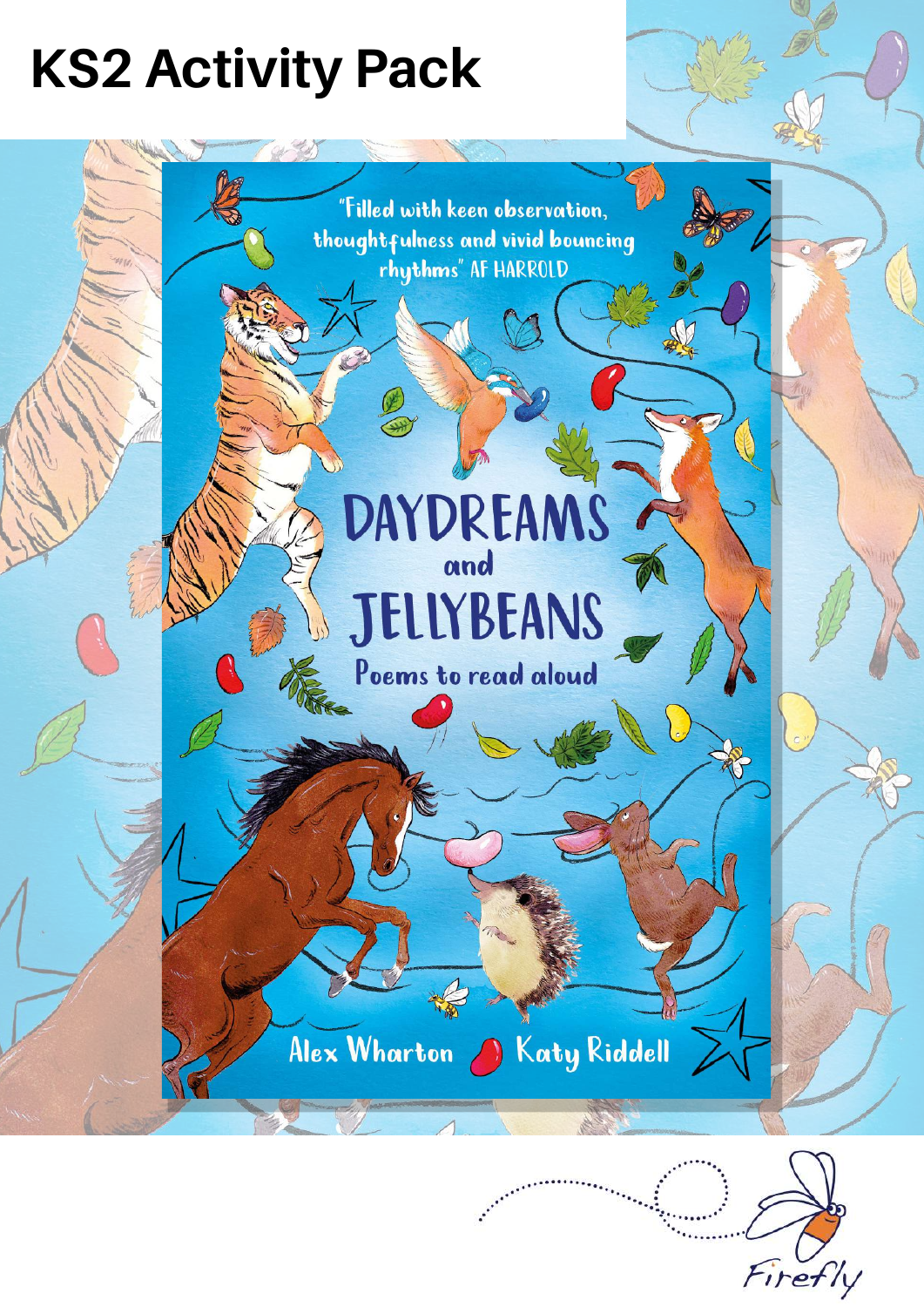## Daydream

If I were a horse, I'd be wild of course, I'd trot wherever I like, I'd gallop faster than light.

If I were a rabbit, I'd master the hop, I'd leap into the future, Because, why not?

If I were a worm, I'd wriggle all day, Deep down underground, Where it's darker than space.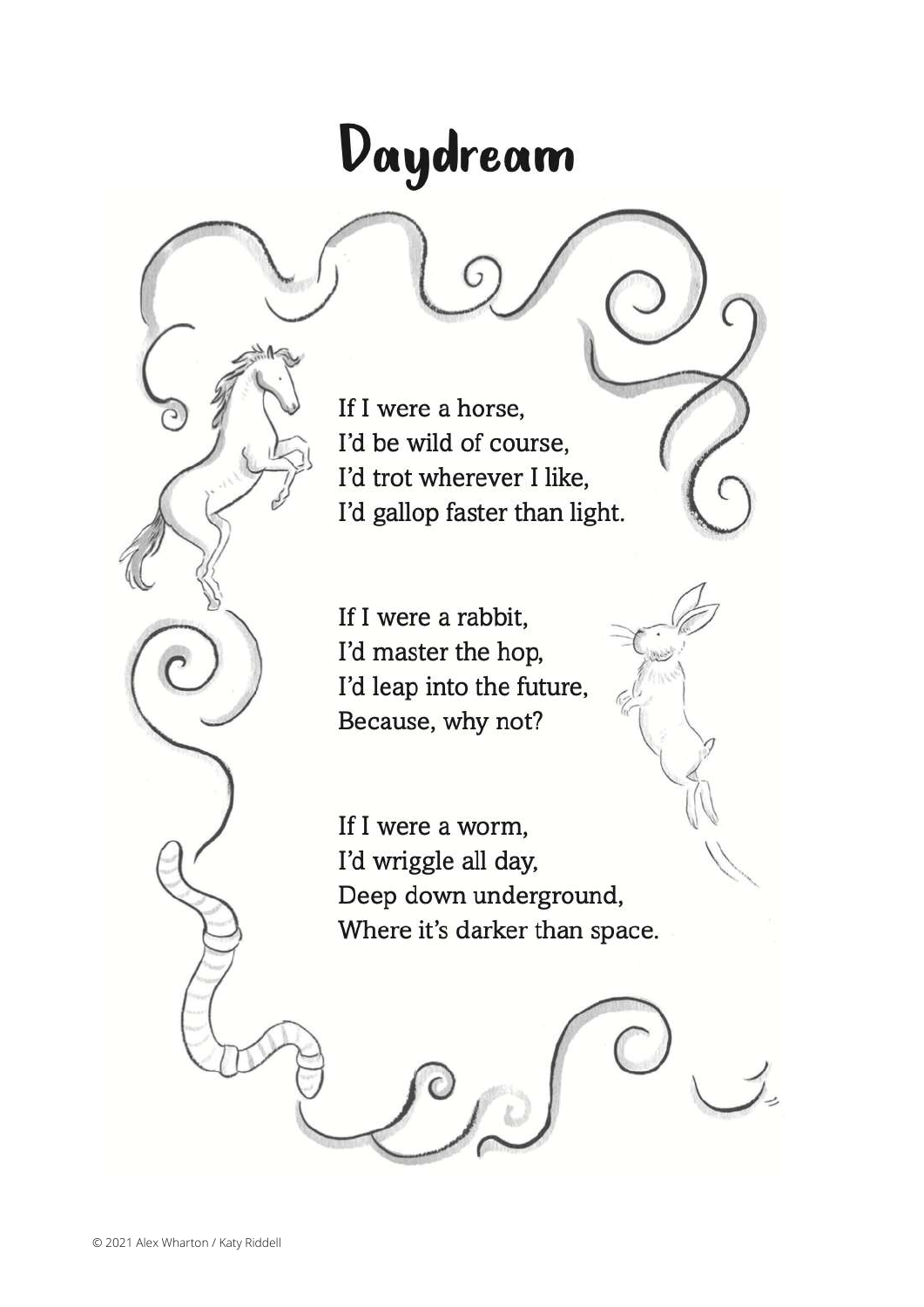#### **Activity 1: Daydream Poem**

Write a poem inspired by your own daydream, or what makes you wonder, in any form you wish: haiku, limerick, free verse, rhyming couplets or ballad.

See p63 – 64 of *Daydreams and Jellybeans* to read poems by competition winners Theo Janneh (age 10) and Sophie Macfarlane (age 11) inspired by their daydreams.

Use the 'Daydream Poem' worksheet in this pack to write out your poem. You can ask an adult to share your poem on Twitter and tag @alexwhartonpoet and @FireflyPress. We'd love to read your daydream poems!

#### **Activity 2: Collecting Sounds**

Alex is inspired by the sounds he hears at home and outdoors.

Listen to the sounds around you right now. Write down words that describe them on the 'Collecting Sounds' worksheet in this pack. Then collect more sounds from other locations and other times of day and write those down too.

Here's a few words from *Daydreams and Jellybeans* to inspire you...





*whisper tick tock burble chirp hiss chime pulsing rumble footsteps laughing pop*



Use one or more of your collected sounds when you're writing your next poem or story.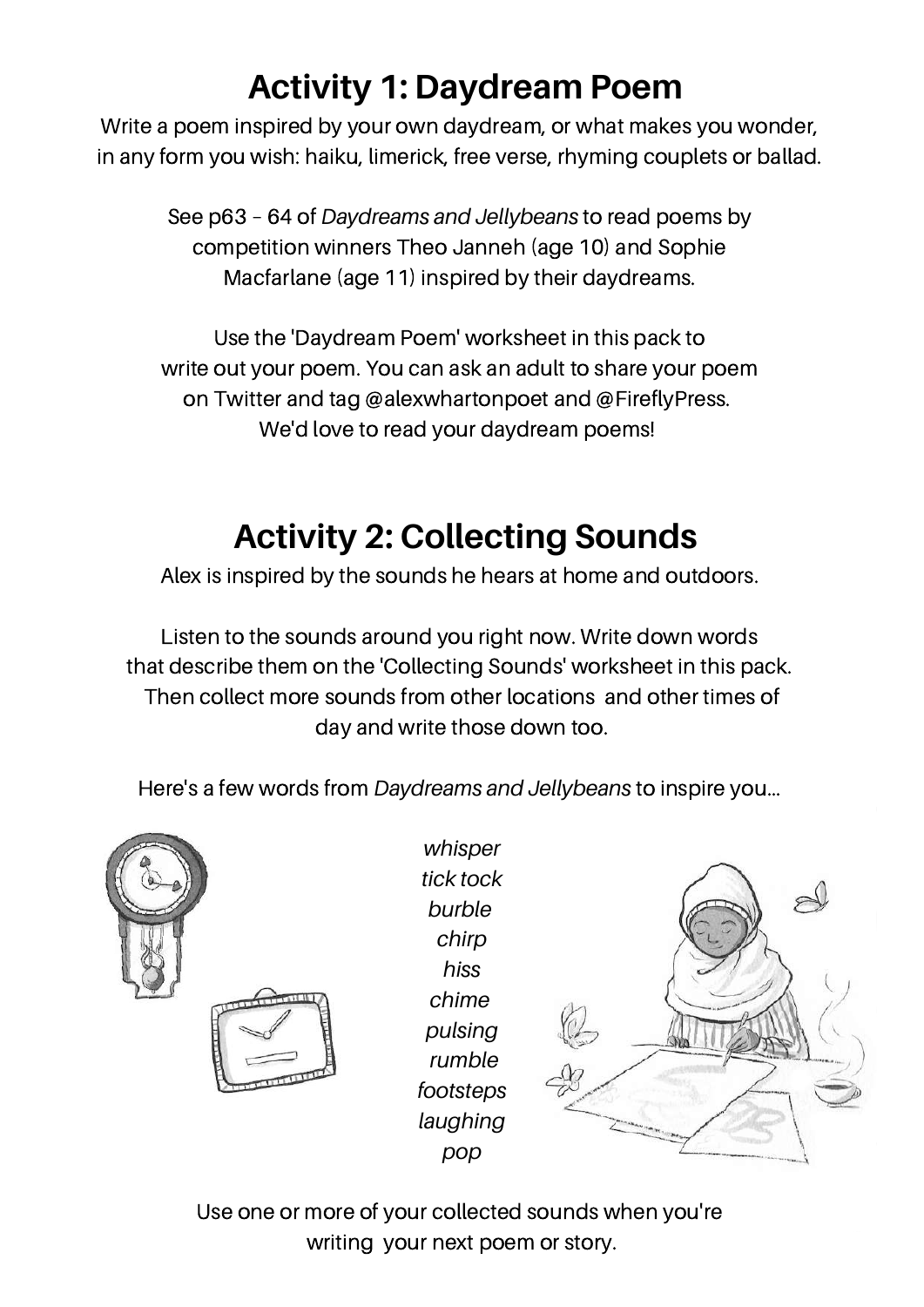#### **Activity 3: Superpower Poem**

Write down all the superpowers you can think of. For example...

*invisibility walking through walls flying teleporting super strength laser eyes the ability to read minds*

What superpower would you like to have? What if you only had that power for one hour ... the Magic Hour? There's lots of questions you need to ask yourself about your superpower, and the fact that you only have it for one hour. For example...

> *Does the superpower drain my energy? Do I need to keep it a secret? Where does my temporary power come from? Must I use it for good?*

*Use the 'At the Magic Hour, I have a superpower...' worksheet in this pack to write a poem about your amazing superpower and how you use it.*



This activity pack is designed for pupils in Years 3 - 6 © 2021 Firefly Press / Alex Wharton / Katy Riddell www.fireflypress.co.uk | Twitter: @FireflyPress alexwhartonpoet.co.uk | Twitter: @alexwhartonpoet Instagram: @katyriddell\_illustration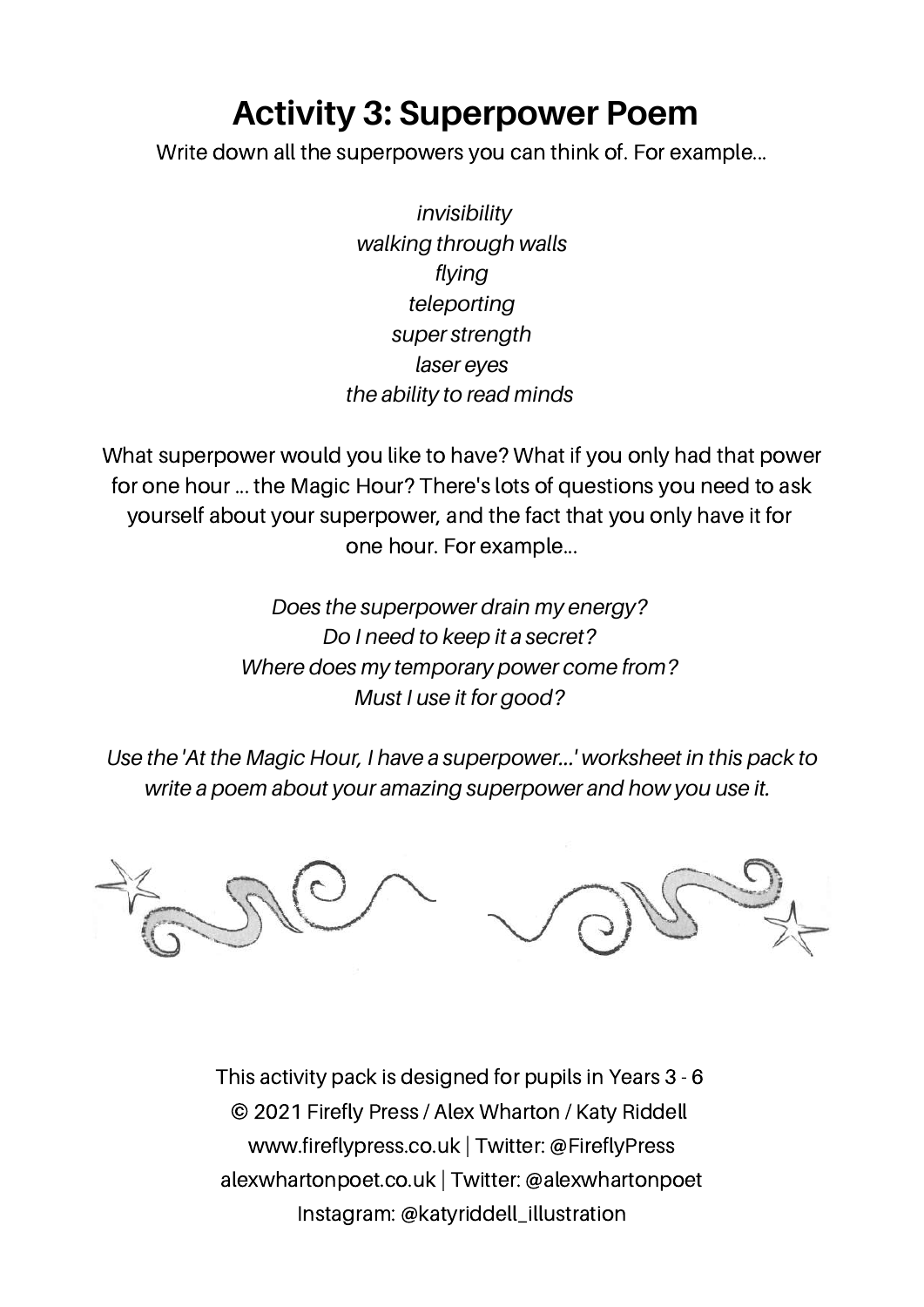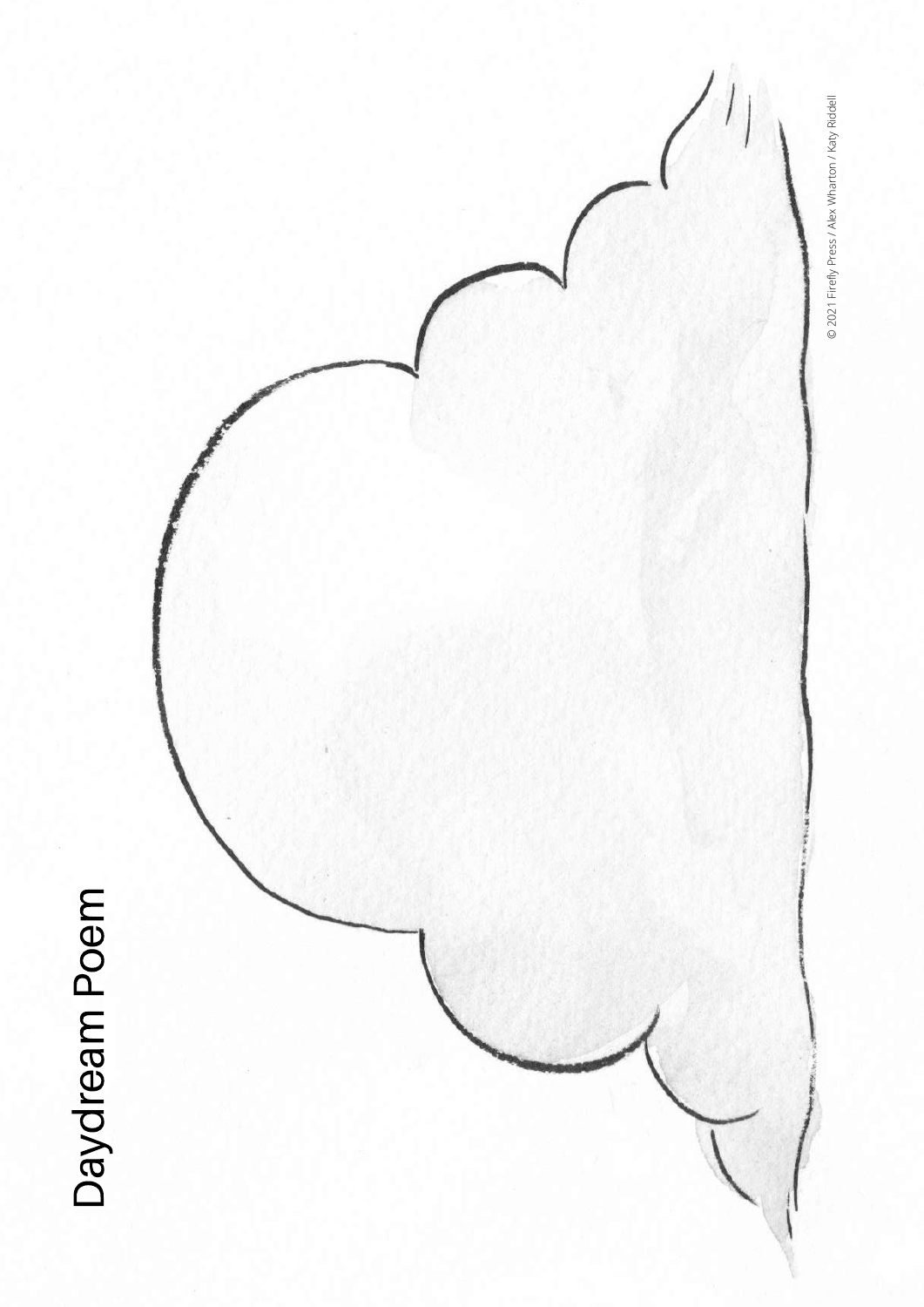### Collecting Sounds

| Location:    |              |
|--------------|--------------|
| Time:        | Location:    |
| Sound words: | Time:        |
|              | Sound words: |
|              |              |
|              |              |
|              |              |
|              |              |
| Location:    |              |
| Time:        |              |
| Sound words: | Location:    |
|              | Time:        |
|              | Sound words: |
|              |              |
|              |              |
|              |              |
|              |              |